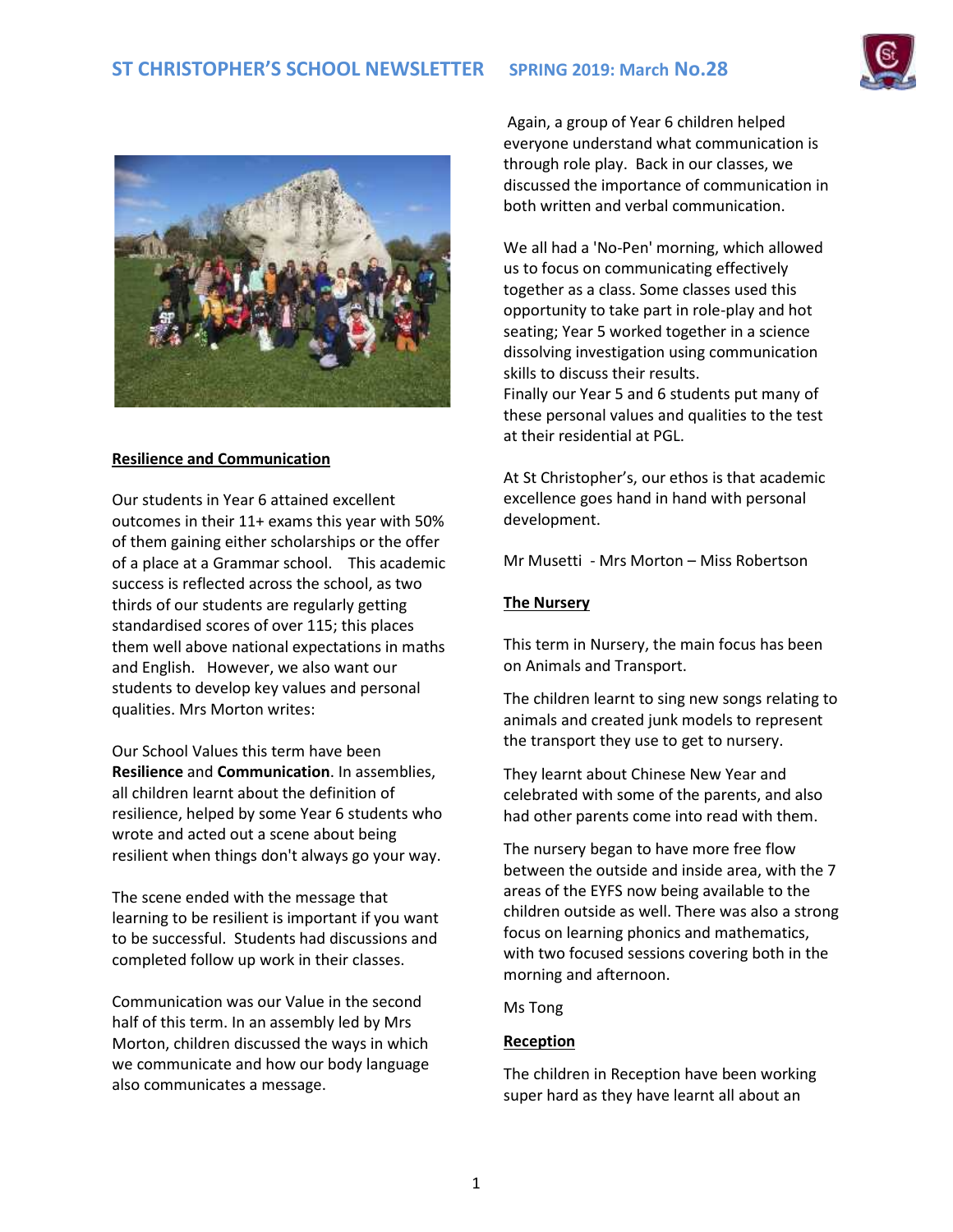

Author... Julia Donaldson! We learnt about her style of writing and listened to lots of stories that had animals, mini beasts, wizards, witches and strange looking creatures- creatures we have yet to see!

We began our 'Learning from Julia Donaldson' journey by having a go at making our own brooms inspired by the story 'Room on the Broom'. We had a go at re inventing the story by putting ourselves into the witches shoes and thought about who we would take on the broom and what we would hear, see and smell.



We then went to the land of the giants, where we met a very smart and friendly giant who shared all his clothes with the animals he met on his way home. We really felt sorry for him so we had a go at designing new clothes. We also had a go at retelling the story and writing our own versions too. That was hard work, but we didn't give up! We showed resilience!



In maths we have been counting in 2's, 5's and 10's. We have used lots of counting resources to do so. We have continued using number lines to calculate addition and subtraction sums as well as doubling and halving numbers. We tried

to use 'numicon' to calculate our number bonds to 10 and 20. We also had fun experimenting with length in our Chinese restaurant role play area. We used counters and rulers to measure the length of noodles, chopsticks and fortune cookies. That was super fun!

We also revised our knowledge of 2D and 3D shapes by making a dragon called Mushu and the Great Wall of China. We had a go at communicating our ideas with others in our group to create a long but strong wall using lots of building materials.

In art, we took inspiration from an artist called Kandinsky. We looked closely at how he created concentric circles using different colours. We had a go at this too. With a lot of practice we were able to create a few replicas using water colour and poster paint.



In science we have learnt all about plants and how they grow. We had a go at identifying the different parts of a flower and why plants needed roots, a stem, leaves and a flower to grow. Our half term holiday project was to plant a seed and watch it grow. All our plants are now growing so quickly in our exploration area! We can't wait to eat the beans and tomatoes and smell the flowers.

## **PGL Liddington**

Year 5 and 6 went to PGL Liddington and it was an amazing experience. We had to work together to complete activities and challenges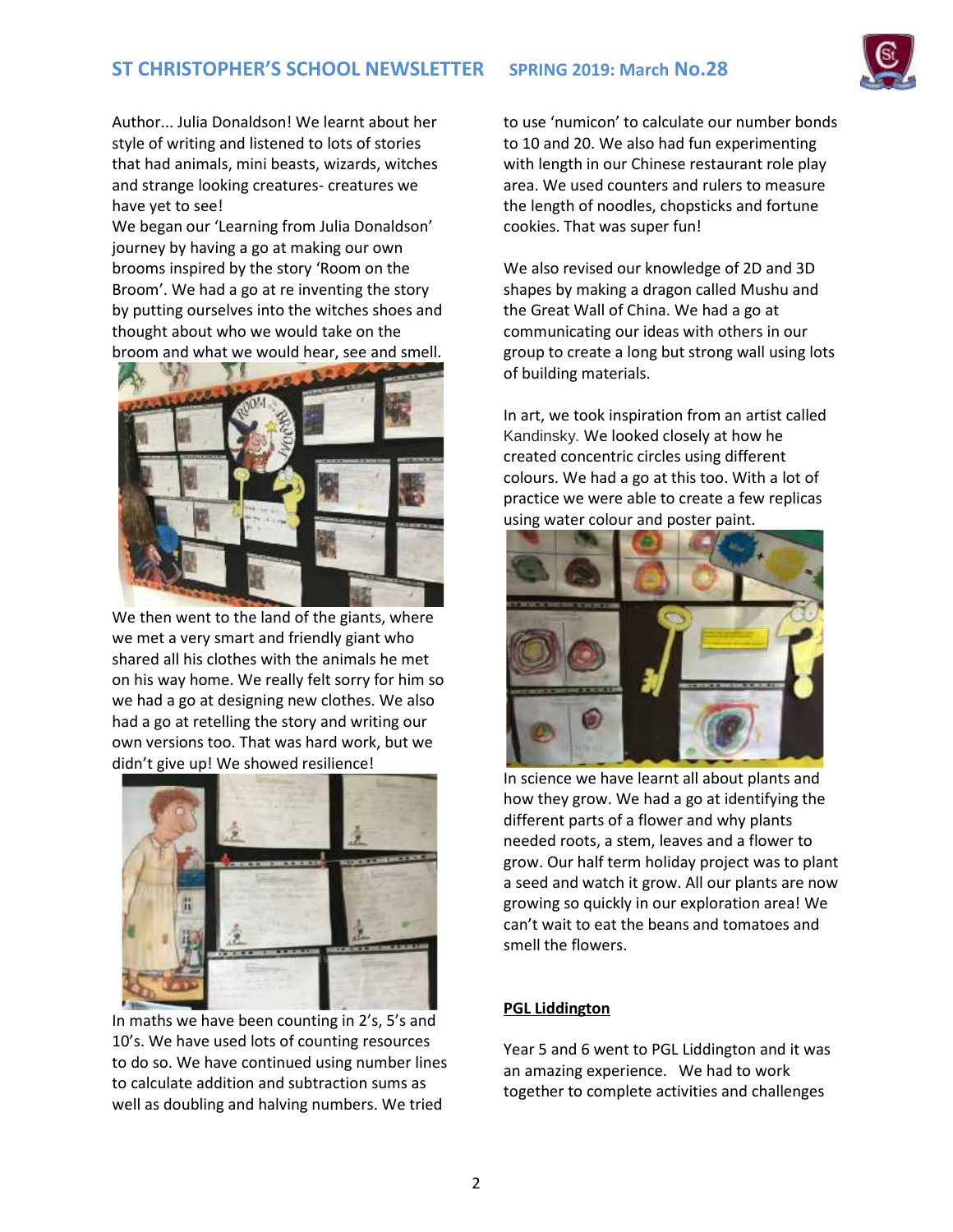like the giant swing, Jacob's Ladder and climbing. In all, we stayed there for 4 nights. The food was amazing and we got amazing desserts too. Our rooms were very fun because we got bunk beds and our own en-suite bathrooms. On the third day, we had a disco where we all danced and played fun games.

#### PGL was awesome!

ML and L



# **Year 1**

Year 1 completed their topic about Dinosaurs with an exciting assembly for their families and the Lower School.

The children learned lots of interesting facts about Dinosaurs, but couldn't decide why the Dinosaurs became extinct. There was lots of lovely, enthusiastic singing and we had a lot of fun performing the assembly.



## The Natural History Museum

Year 1 visited the Natural History Museum to learn more about Dinosaurs. We saw a huge skeleton of Sophie Stegosaurus. Fortunately she was a Herbivore so she didn't try to eat us. We did some very detailed sketches of the Stegosaurus. The T.Rex was very scary and we moved into the lunch room before he could eat us for his lunch!! We really enjoyed our visit.

## Mrs Graham

# **Year 2**

## The Jewish Museum

Year 1 and 2 visited The Jewish Museum to learn some more about the Judaism. Our favourite part was being able to taste different foods associated with the Jewish Festivals.

Doughnuts for Hanukkah; Matzah and Parsley for the Spring Festival of Passover and Children's wine (grape juice) and apples and honey for Jewish New Year. We were really full up by the time we returned to school.

# The Bank of England

Years 1 and 2 had a lovely trip to The Bank of England. They started to explore the museum with their clip board in hand. The challenge was to find the answers to the clues to earn a small reward. All children earned their reward as they worked well together to solve the clues.

At the end they had another challenge - to see if they could lift up the mightily heavy gold bar, some nearly managed but they couldn't lift it

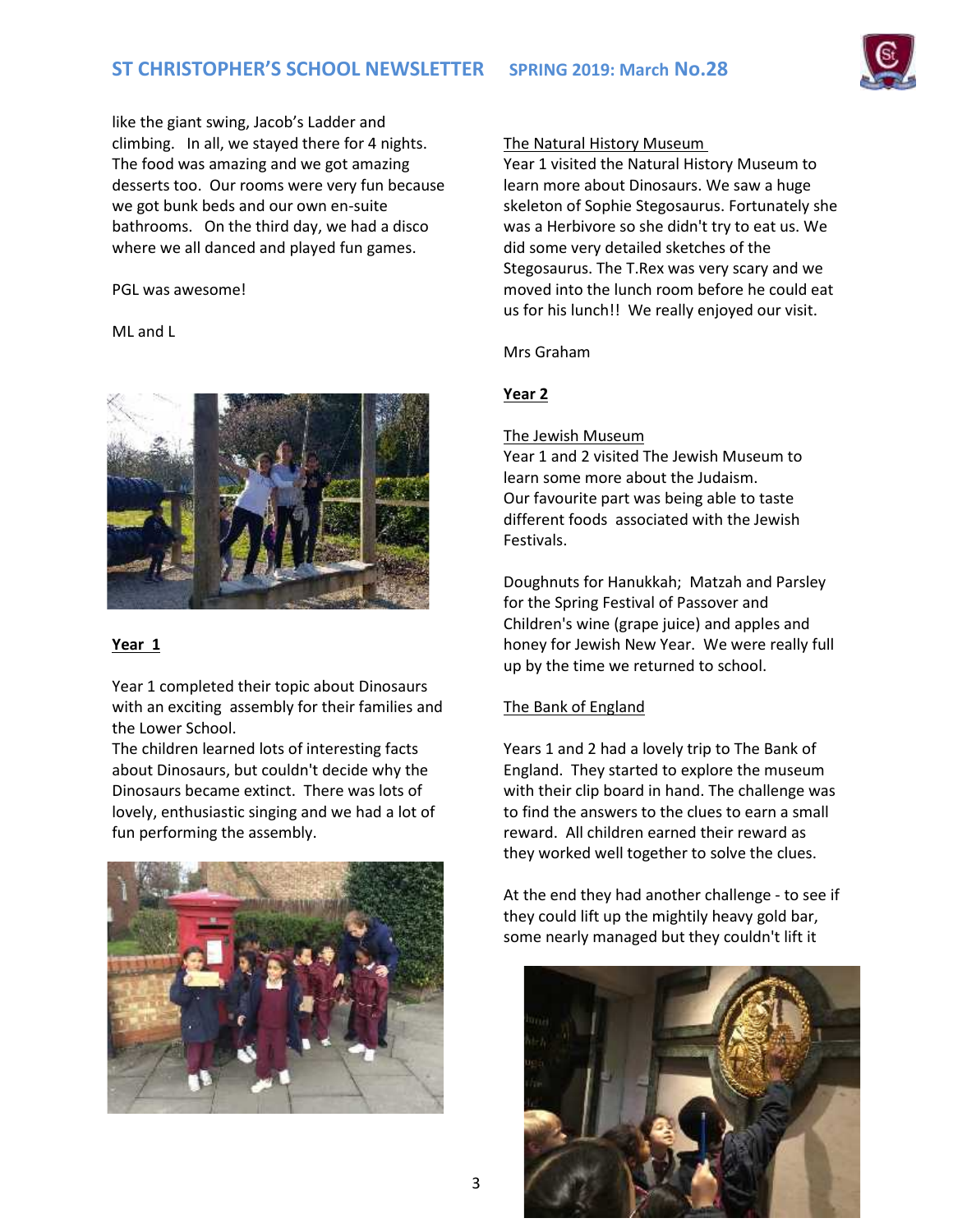

out of the case - what a shame! We had lunch with a few friendly pigeons, a lovely trip.

## Miss Clarke



# **Year 3**

We've studied so many different things in Year 3. In History, we learnt about the Anglo-Saxons and in Geography, we made ipad projects about houses and homes. We also studied Sikhism in RE. In Design and Technology, we had a really creative time making our own packaging using



different types of mathematical 'nets'. We also made shadow puppets and used them to make a play which we then filmed; they all had moving parts.

In Art Club, we used modelling clay to create characters from our class novel '*The Fire Maker's Daughter'* .

Finally our trip to the Royal Academy of Arts was fantastically fun because we got to make lots of different unique sculptures.

By Amina, Calee and Ellie

# **Year 4**

**Spring Term in Year 4 We have had a very busy Spring Term in Year 4.**

**We have been on two school trips, one to The Royal Academy of Art and the other to The Barbican.**

**At The Royal Academy we looked at all of the sculptures by Phyllida Barlow, then we got paper and a graphite pencil and drew shapes, lines and armature of the sculptures. We used the drawings to give us ideas of how to build our own sculptures. They were pretty**

## **ammmmaaaazzziiinnnggg!!!!!**

**At the Barbican we took part in the concert 'Folksong and Fantasy' The London Symphony Orchestra played The Hall of the Mountain King – which was our favourite, it was soooo gooooood! We also performed in our class assembly on KENYA. After learning about the country, we shared facts and sang two songs in Swahili. It was a very enjoyable assembly for everyone, including us. St Christopher's Got Talent was a fun day.**

**We had some technical difficulties, but some acts were very funny, especially Year 5. We enjoyed the singing, dancing and gymnastics. We are already looking forward to the next one.**

**It has been a lovely term, hope the next one is too.**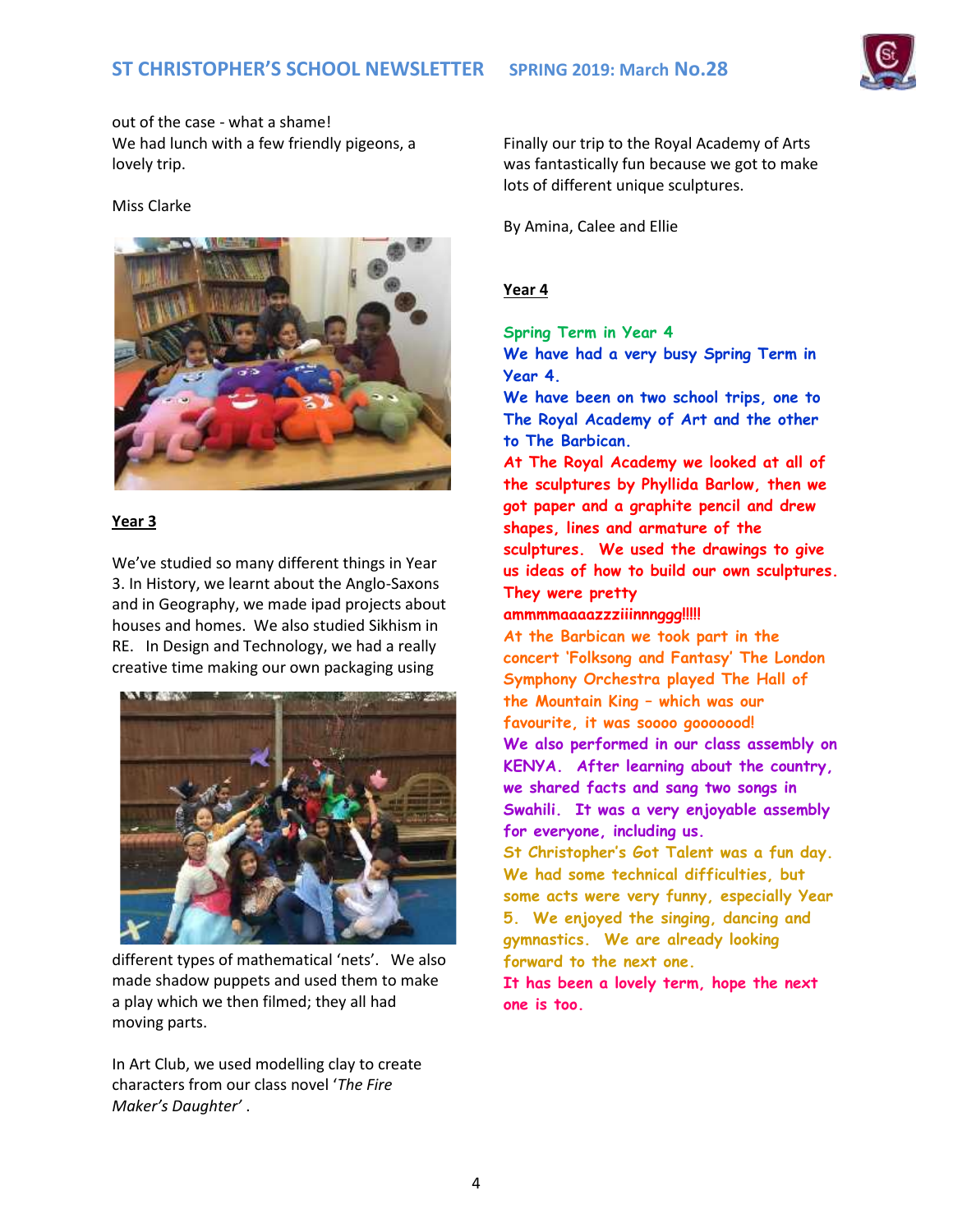

**Written by the 'Fantastic Fifteen' (Year 4)**



# **Year 5**

This term Year 5 have continued working hard in preparation for their 11+ exams. They participated in an 11+ Mock exam, they all did their best and great results were achieved. This Mock was used as a practise and the results will inform us going forward to help us target areas which need more practice.

In Art and DT this term, we completed our Tudor house models which look fantastic! The children went to great lengths to make them look authentic, replicating the traditional Tudor design. We also researched Tudor pots, looking carefully at the shape and patterns. We then sketched our own versions and made our own using clay, finally painting it in realistic colours. Well done Year 5!

Great work this term.





# **Year 6**

Well done to Year 6 who have worked hard on their 11+ exams this term and gained places at the following schools, amongst others:

John Lyon School Haberdashers' Aske's Girls' School Notting Hill and Ealing St Margaret's School Michael's Grammar School Henrietta Barnett Dr Challoner's (High) Grammar School Hershel Grammar School St Alban's Aldenham Claires Court St Helen's Islamia Girls School St Columba's College

A full complete list will be published in the summer.



# **Music**

We have had a very musical half-term, starting with the Talent Competition.

Then, on 4th March, all KS2 children attended a concert given by the London Symphony Orchestra in the Barbican Hall. We enjoyed the opportunity to see and hear a world class orchestra play Scandinavian/Icelandic music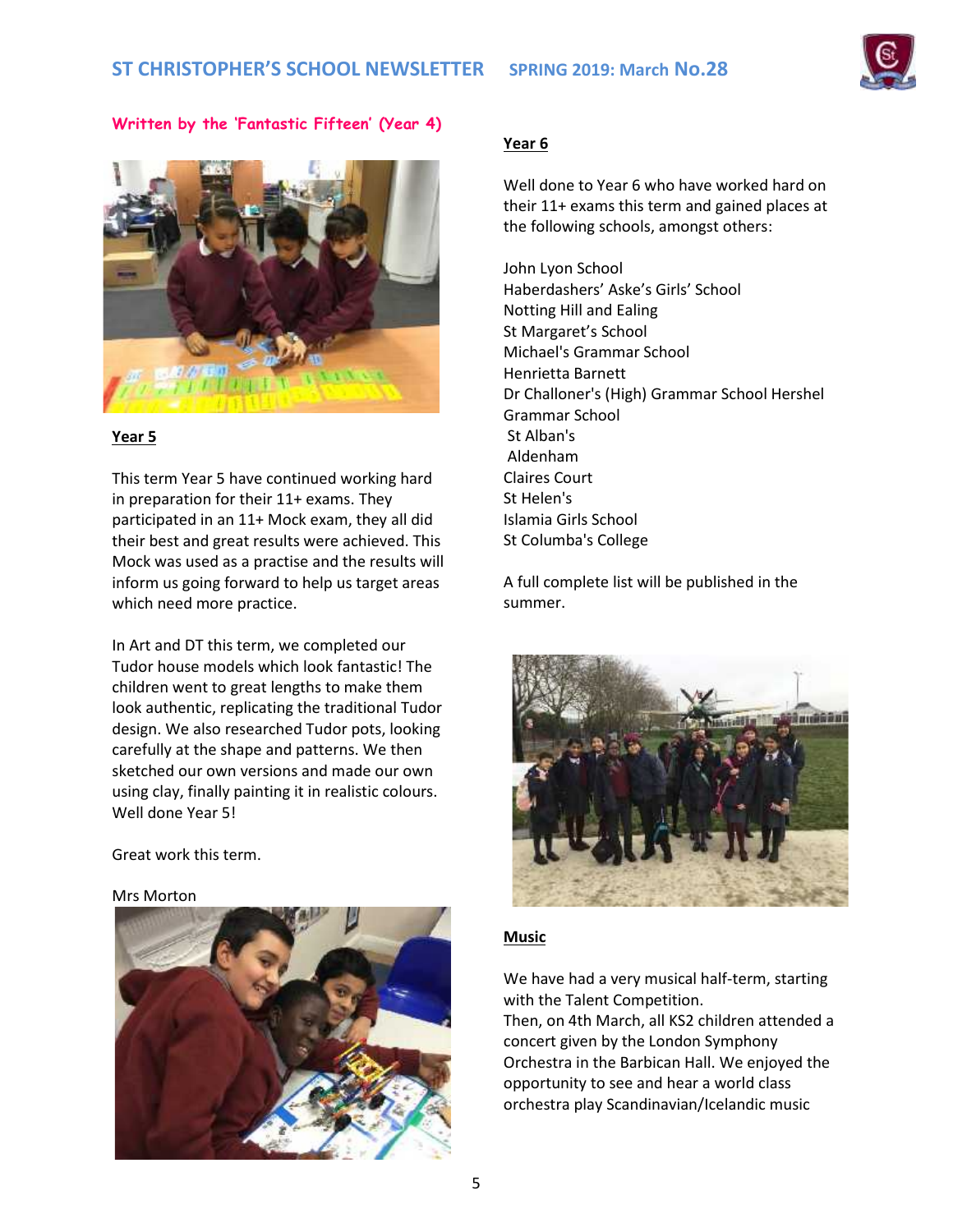# **ST CHRISTOPHER'S SCHOOL NEWSLETTER SPRING 2019: March No.28**



and St Christopher's sang really well in the specially-written song.

On Thursday 7th March, all KS1 children attended a similar concert but this time based on a book called "The Great Blueness." We enjoyed participating in the jazzy song and loved the clever graphics which helped to describe the music.

On Friday 15th March, Reception made the long journey to St Luke's, Barbican to hear "Chimp and Zee and The Big Storm."

We got close up to the instrumentalists, had lots opportunities to sing, clap and make noises and Madison was even chosen to play the piano!

#### Mrs Pott



## **PE and Games**

PE started this term by covering acrobatic gymnastics.

Rreception and Year 1 learnt the five basic static positions; Year 3 and Year 4 had to learn to work in pairs and perform the 12 basic pairs positions.

In year 5 and year 6 the work was more focussed on independent learning because they had to choreograph a performance, choosing the tme, the position and the music. The resulting performances were fantastic.

In competitive Games, the warmer weather has allowed us to move back to our playing fields in Harrow. Our students rotated between football, Netball, Hockey and Orienteering.

We also attended the annual netball tournament Reddiford School where **on points** our team came joint first.

## **ICT and ipads**

Big changes came to st Christopher's this term.

We added another set of 17 iPads which will allow all teachers to more freedom and time to include ICT resources in everyday class lessons. The school started using the iPad app " Showbie" for delivering lesson and digital assessment.

On the 5<sup>th</sup> February, we celebrated World Online Safety Day. Our children created posters to promote SMART rules and signed an online safety contract. Again, we would like to promote values as well as IT skill and ability.

# **School Secretary's Notices**

Please be informed that children will be expected to wear full summer uniform in the Summer term. The boys' summer uniform consists of grey shorts, white short sleeved school shirt and regulation school socks. Girls' summer uniform is the regulation school summer dress which must be purchased from Harrow Outfitters and white regulation school socks without frills. Please ensure all uniforms are clearly labelled.